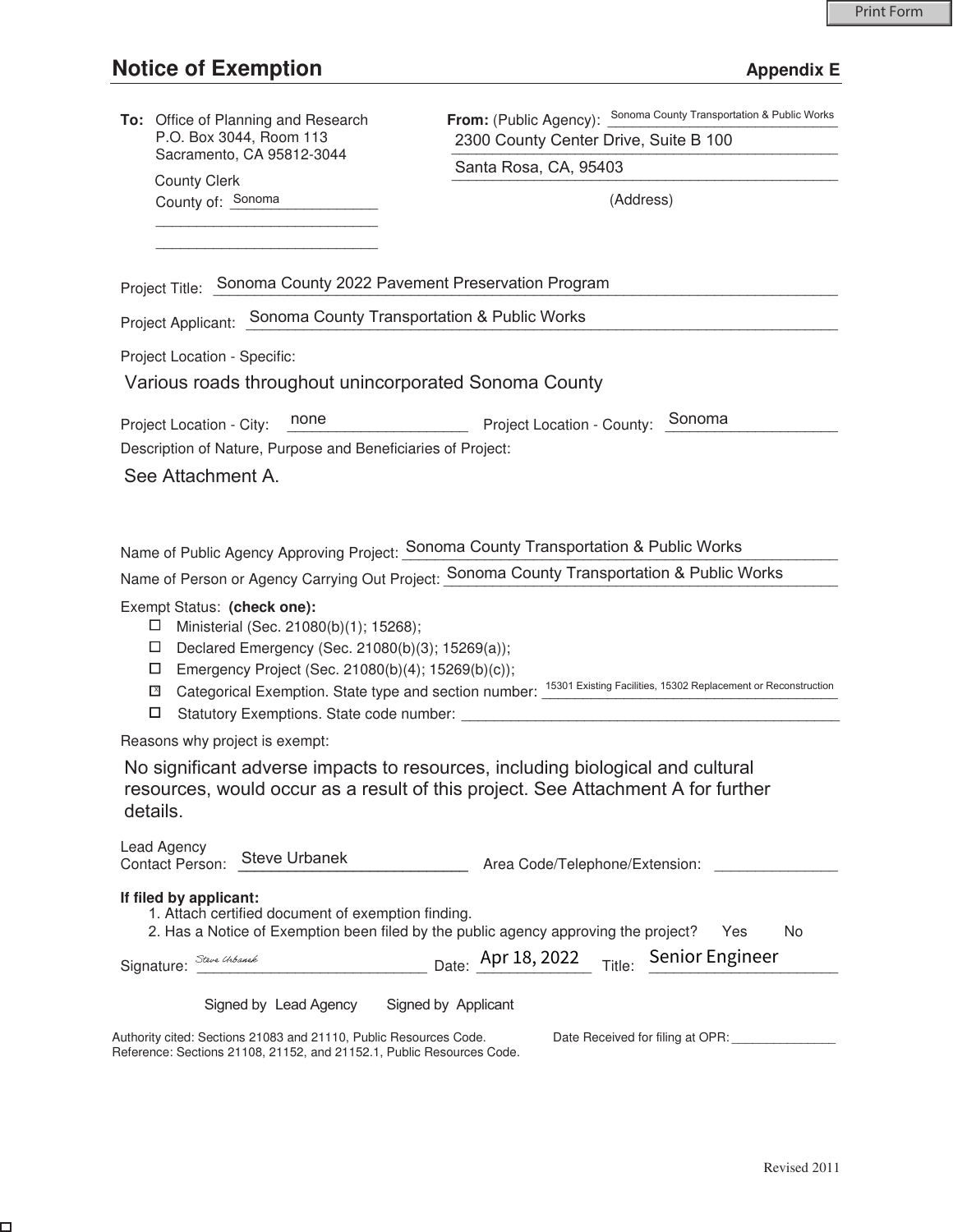# **Attachment A**

# **Sonoma County 2022 Pavement Preservation Program**

# **Sonoma County Department of Transportation and Public Works**

### **Project Location**

The project is located along 25 road segments throughout unincorporated Sonoma County. See *Table 1: Project Roadway Segments* below and *Figure 1: Project Roads* at the end of this document for specific road locations*.* 

#### **Project Purpose, Description, and Beneficiaries**

#### *Project Purpose*

The project is critical to maintaining roads that serve Sonoma County residents, businesses, and tourism. Increased growth in Sonoma County coupled with pavement maintenance needs and limited funding highlights the need to efficiently deliver pavement projects. In addition, culvert replacement and ditch maintenance preempt future water quality issues in the area by removing impediments to water flow resulting from failed or failing culverts and clearing excess sediment that can contribute to flooding, drainage, and erosion problems when washed out during winter rains.

#### *Project Description*

The project includes pavement preservation, culvert replacement, ditch maintenance, and associated improvements to bring roads within the project area to current Sonoma County standards. Project implementation would enhance vehicular and traffic operations, improve pedestrian safety, and improve water quality and stormwater management.

Pavement preservation is proposed at 24 roadway segments; one road segment is proposed to only have culvert replacement. Three types of preservation treatments would be applied: an asphalt concrete overlay (AC Overlay), a slurry/chip seal, or a Full Depth Reclamation (FDR) with an overlay. An AC Overlay includes removal and replacement of an approximately 3-inch layer of asphalt concrete over the existing roadway surface. A slurry/chip seal combines one or more layers of asphalt with one or more layers of fine aggregate. An FDR treatment involves grinding the existing roadway surface and base to a depth of one-foot, mixing in cement, then grading and compacting the materials into the roadway base. The treatment is finished with an AC Overlay. This pavement preservation work would not require excavation into previously undisturbed soils, would occur within the existing pavement footprint, and within public right of way.

The proposed project would include replacement of up to 39 culverts within the project roadway segments proposed for pavement preservation. One road segment, Gold Ridge Road, would only have one culvert replaced as part of the project. Of the 25 roadway segments, culvert replacements are limited to nine segments as shown in Table 1. Culvert replacement would require excavation into the roadway for a length and width necessary to remove the existing section of culvert underneath the road, and replacement of culvert pipe. The area excavated beneath the road would be backfilled, compacted, and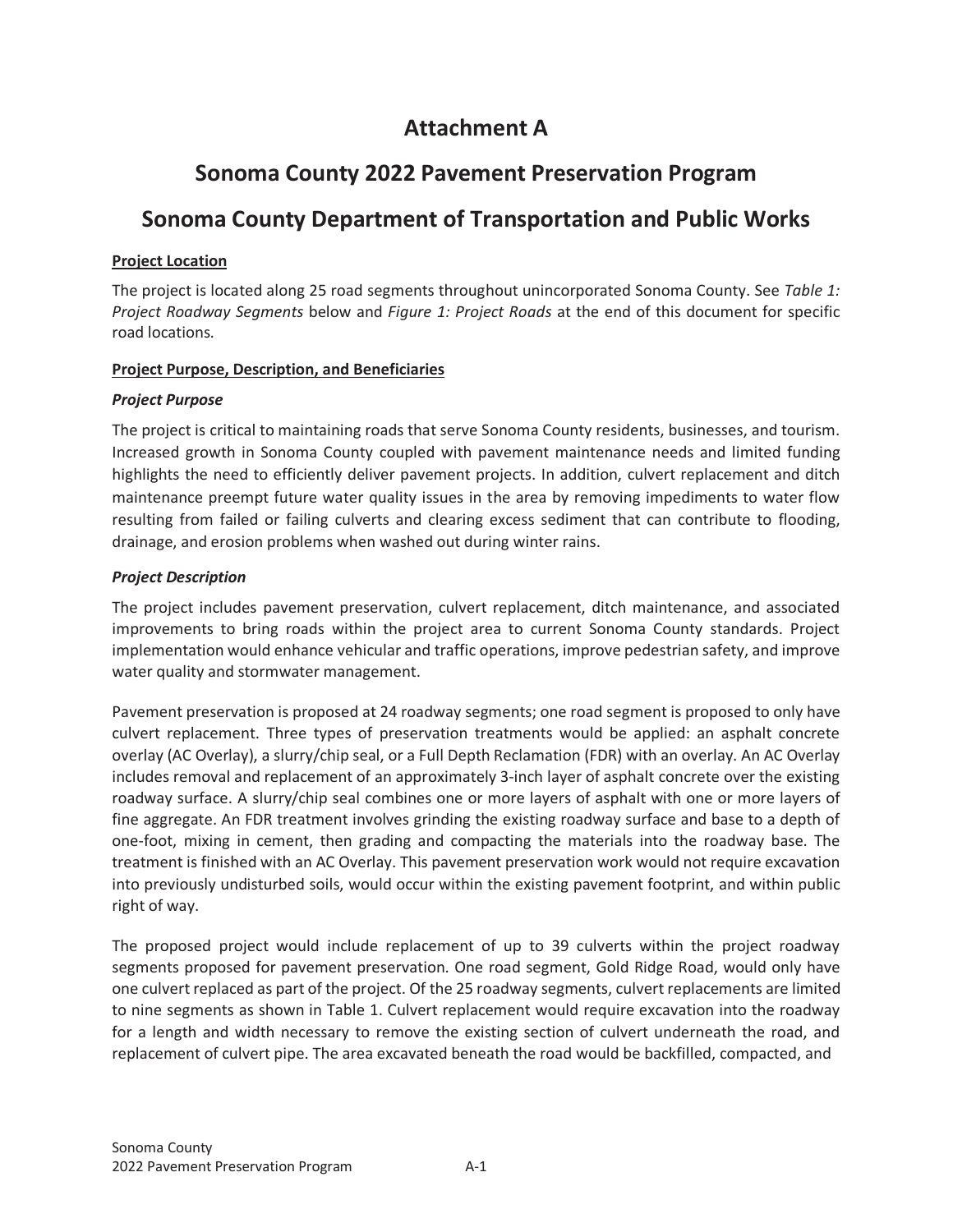|  | Table 1: Project Roadway Segments |
|--|-----------------------------------|
|  |                                   |

| <b>District</b> | <b>Road Name</b>        | Location                                                              | Length (miles) | <b>Culvert Replacements</b> | <b>Ditch Cleaning</b> | <b>Guardrail Replacement</b> |
|-----------------|-------------------------|-----------------------------------------------------------------------|----------------|-----------------------------|-----------------------|------------------------------|
| 1               | Bennett Valley Rd       | Grange Rd to PM 16.04                                                 | 1.59           | 4                           | Yes                   | Yes                          |
| $\mathbf{1}$    | Craig Ave               | Railroad Ave to Riverside Dr                                          | 0.12           |                             | Yes                   |                              |
| $\mathbf{1}$    | Crane Canyon Rd         | Petaluma Hill Rd to Inverness                                         | 0.54           |                             |                       | Yes                          |
| $\mathbf{1}$    | Petaluma Ave            | Arnold Dr to Riverside Dr                                             | 0.62           |                             | Yes                   | Yes                          |
| $\mathbf{1}$    | Petrified Forest Rd     | Porter Creek Rd to Napa<br>County Line                                | 2.36           | 10                          | Yes                   |                              |
| $\mathbf{1}$    | Verano Ave              | Arnold Dr to Sonoma Creek<br><b>Bridge</b>                            | 0.55           |                             |                       | Yes                          |
| $\overline{2}$  | <b>Western Ave</b>      | Cleveland Ave to Petaluma City<br>Limits                              | 0.49           |                             | Yes                   |                              |
| $\overline{4}$  | Becker Blvd             | North Laughlin Rd to End                                              | 0.24           |                             |                       |                              |
| 4               | Eastside Rd             | Windsor River Rd to Old<br>Redwood Hwy                                | 1.86           | 4                           | Yes                   | Yes                          |
| 4               | Mark West Springs<br>Rd | Hwy 101 to Riebli Rd                                                  | 2.15           | 3                           | Yes                   | Yes                          |
| $\overline{4}$  | Old Redwood Hwy         | SR City Limits to Pacific Heights                                     | 1.34           | $\mathbf{1}$                | Yes                   | Yes                          |
| 4               | Westside Rd             | Sweetwater Springs Rd to VML<br>Winery/Foreman Ln to Mill<br>Creek Rd | 2.37           | 9                           | Yes                   | Yes                          |
| 5               | <b>Unnamed Rd</b>       | Fourth St to Fifth St                                                 | 0.04           |                             |                       |                              |
| 5               | Bodega Hwy              | Jonive Rd to Sexton Rd                                                | 1.53           | $\overline{7}$              | Yes                   | Yes                          |
| 5               | Brookside Ln            | Hwy 116 to 4 <sup>th</sup> St                                         | 0.08           |                             |                       |                              |
| 5               | Church St               | First St to 5 <sup>th</sup> St                                        | 0.24           |                             |                       |                              |
| 5               | Fifth St                | Mill St to Unnamed St                                                 | 0.12           |                             |                       |                              |
| 5               | First St                | Mill St to Hwy 116                                                    | 0.20           |                             |                       |                              |
| 5               | Fourth St               | Brookside Ln to Armstrong<br>Woods Rd                                 | 0.22           |                             |                       | Yes                          |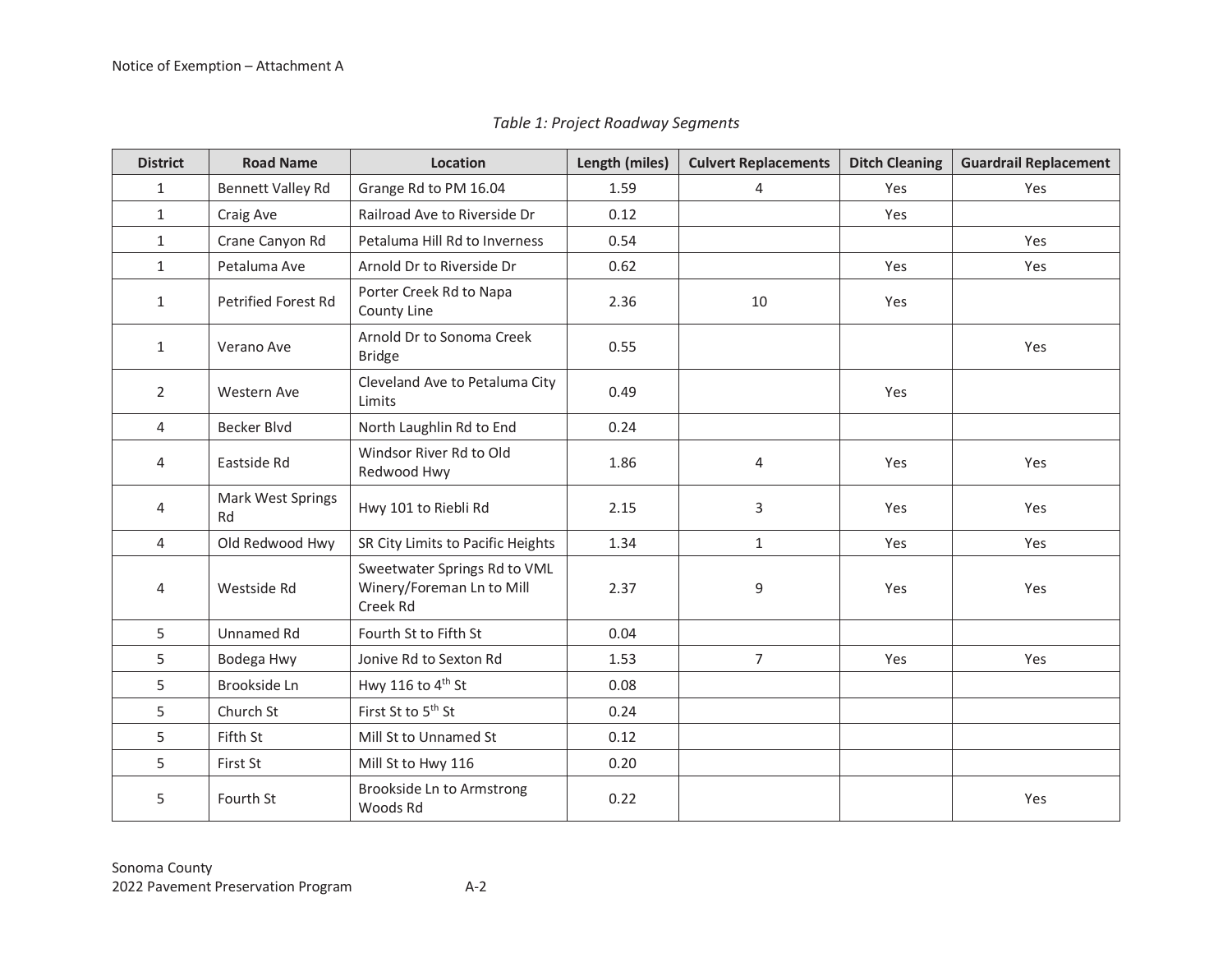| <b>District</b>                  | <b>Road Name</b> | <b>Location</b>                        | Length (miles) | <b>Culvert Replacements</b> | <b>Ditch Cleaning</b> | <b>Guardrail Replacement</b> |
|----------------------------------|------------------|----------------------------------------|----------------|-----------------------------|-----------------------|------------------------------|
| 5                                | Mill Ct          | Mill St to End                         | 0.03           |                             |                       |                              |
|                                  | Mill St          | First St to End                        | 0.30           |                             |                       |                              |
| 5                                | Occidental Rd    | Mill Station Road to Hwy 116           | 1.51           |                             | Yes                   | Yes                          |
| 5                                | River Rd         | Old River Rd/Hwy 116 to<br>Westside Rd | 5.05           |                             | Yes                   | Yes                          |
|                                  | Third St         | Mill St to Armstrong Woods Rd          | 0.16           |                             |                       |                              |
| 5                                | Gold Ridge Rd    | Culvert replacement at PM<br>11.44     | 0.0            |                             |                       |                              |
| <b>Total 2022 Program Totals</b> |                  | 23.71                                  | 41             |                             |                       |                              |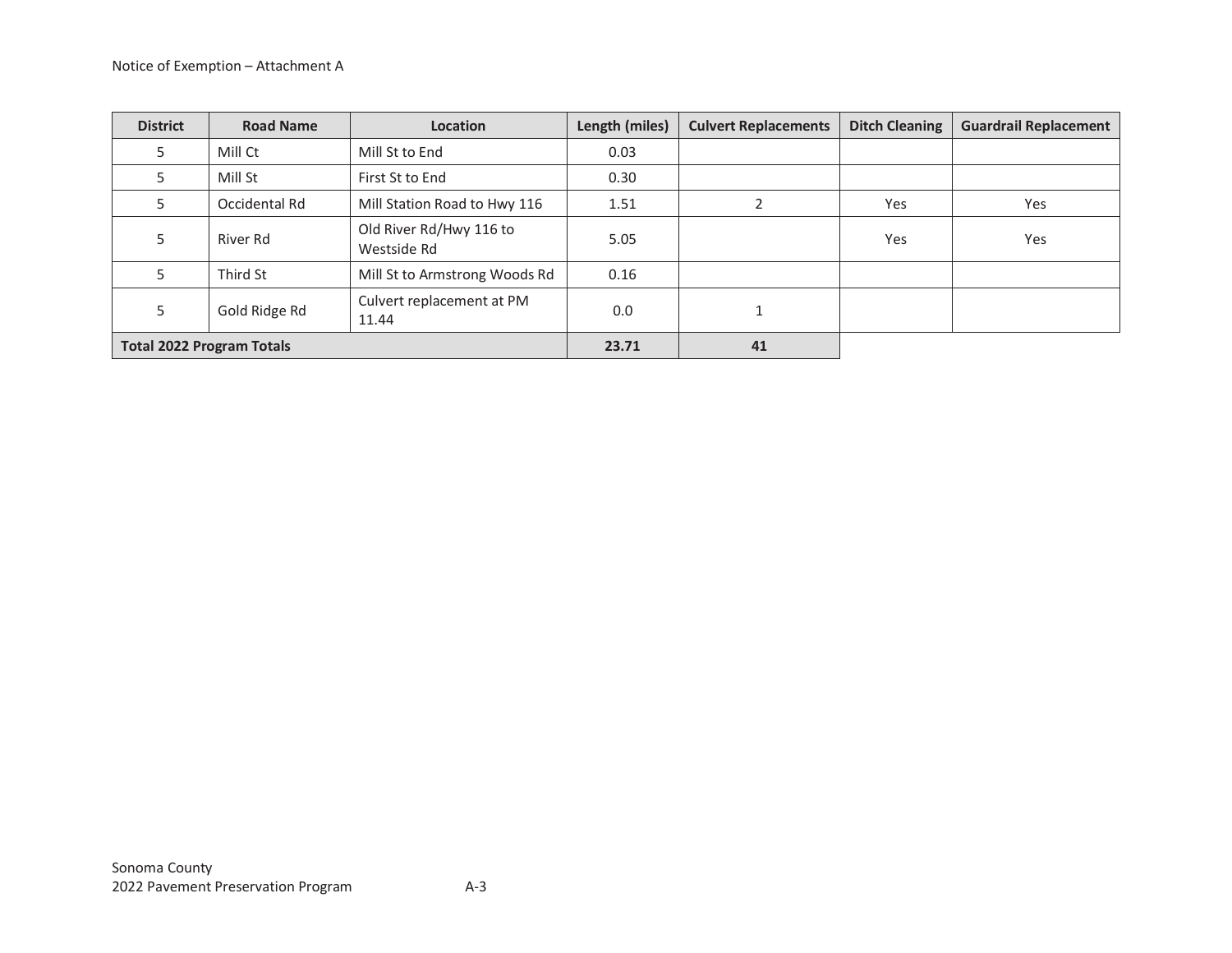then refinished. The inlet and outlets of the replaced culverts would be stabilized by earth, vegetation, and or rock slope protection.

Additional improvements along roadway segments would include removing and replacing existing metal beam guardrail in select locations, removal and replacement of traffic signal loops, and upgrading curb ramps to meet current Americans with Disabilities Act (ADA) standards, where necessary. Cleaning within roadside ditches would occur to remove accumulated debris or overgrown vegetation and reestablish flow lines. Ditch maintenance would include mowing overgrown vegetation, removal of accumulated debris to reestablish flow lines in roadside ditches. Some tree trimming may occur to construct the project and one tree would be removed to facilitate culvert replacement.

Construction activities would require standard construction equipment for asphalt and concrete demolition, roadway excavation, paving, striping, and ditch maintenance. This would include use of an excavator, paver, compactor, grader, and backhoe. Construction staging and parking would be accommodated within the project site on paved or stabilized, flat shoulder areas within public right of way. No construction staging would occur on private property. All project work is anticipated to occur within the existing road and right of way or in limited previously disturbed areas adjacent to culverts as required for culvert replacement.

During construction, standard traffic control mechanisms would be used to maintain vehicular access on AC Overlay and slurry/chip seal roadways. The FDR roadway may require detours between the hours of 8:30 AM to 5:30 PM, as the existing roadway width may not allow for traffic flow during construction.

While the proposed project would not require landscape improvements, tree trimming to a standard height of 15 feet would occur as necessary to provide access for construction equipment and guardrail installation. One tree would be removed to facilitate the replacement of one culvert near Mark West Springs Road.

### **Reasons Why Project is Exempt**

The proposed project is categorically exempt from the provisions of the California Environmental Quality Act (CEQA) pursuant to the following categorical exemptions from the State CEQA Guidelines

### **Section 15301, Class 1:**

This exemption permits the operation, repair, maintenance, permitting, leasing, licensing, or minor alteration of existing public or private structures, facilities, mechanical equipment, or topographical features, involving negligible or no expansion of existing or former use. The project would repair existing road facilities using pavement preservation techniques, replace existing culverts, clean roadside ditches through mechanical sediment and vegetation removal, and replace existing guardrail in kind. Select existing traffic signal loops would be replaced. Some existing curb ramps would be upgraded to current ADA standards. No new roads, culverts, ditches, guardrail, or curb ramps would be created by the project. The project would not create any additional automobile lanes.

#### **Section 15302, Class 2:**

This exemption permits the replacement or reconstruction of existing structures and facilities where the new structure will be located on the same site as the structure replaced and will have substantially the same purpose and capacity as the structure replaced. The project would replace failed or failing culverts and guardrail in-kind to serve the same purpose of the replaced structures at the same capacity. The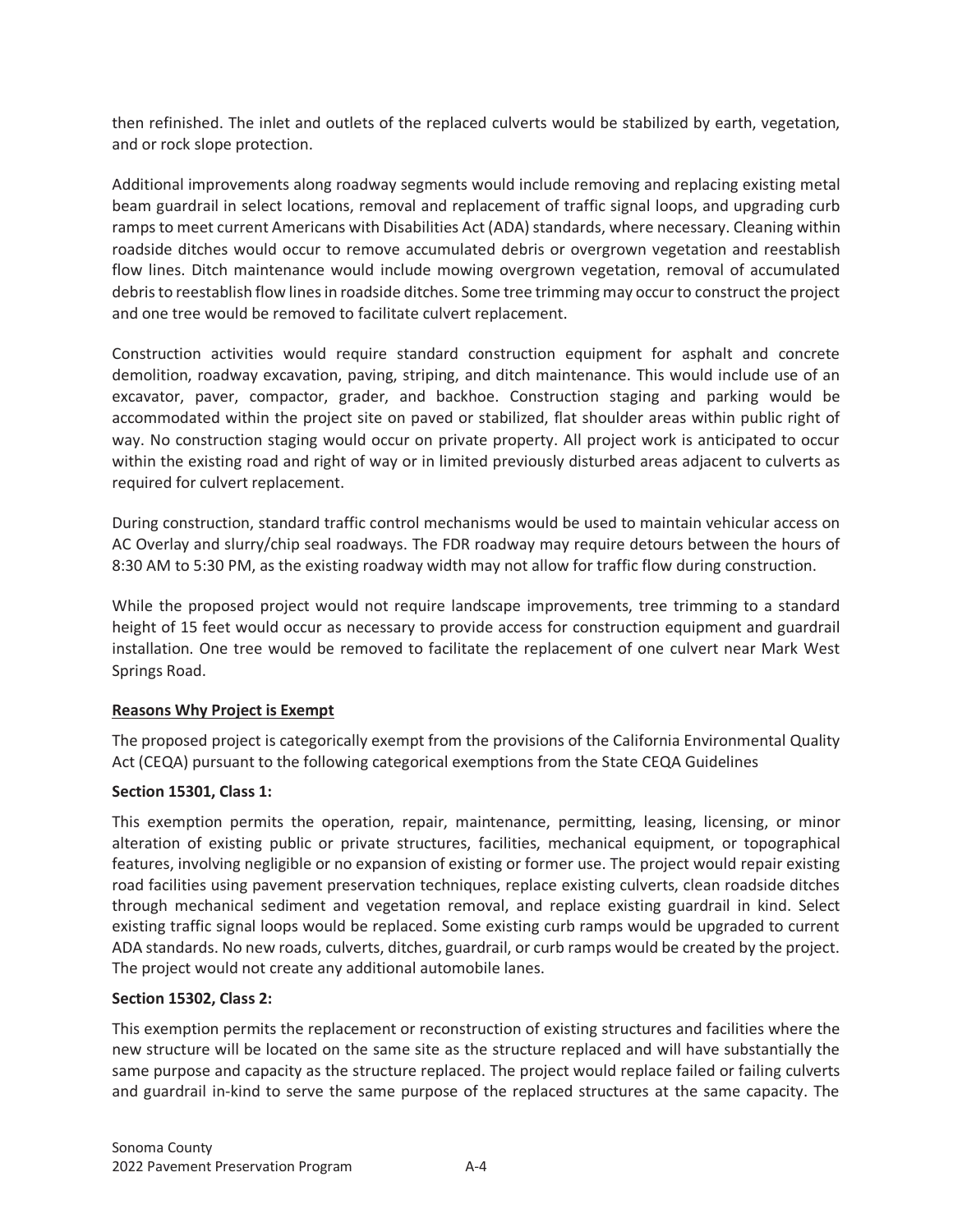project would not expand utility capacity. Culverts being upsized are not intended to accommodate new flows, rather, upsizing is proposed to meet existing hydrology and hydrologic conditions.

#### **Categorical Exemption Exceptions**

The project does not meet any of the exceptions to Categorical Exemptions, which are listed in CEQA Section 15300.2. The analysis below identifies the exceptions with a discussion that substantiates how the project does not meet those exceptions.

*a) Location.* Classes 3, 4, 5, 6, and 11 are qualified by consideration of where the project is to be located – a project that is ordinarily insignificant in its impact on the environment may in a particularly sensitive environment be significant. Therefore, these classes are considered to apply in all instances, except where the project may impact an environmental resource of hazardous or critical concern where designated, precisely mapped, and officially adopted pursuant to law by federal, state, or local agencies.

The project qualifies for exemption classes 1 & 2 which are not qualified by consideration of project location.

*b) Cumulative Impact.* All exemptions for these classes are inapplicable when the cumulative impact of successive projects of the same type in the same place, over time is significant.

The project repairs, maintains, and replaces in-kind existing facilities located entirely within previously disturbed areas. Surrounding areas would not be impacted by the project beyond the impacts from the existing facilities. No significant adverse impacts would occur as a result of the project. Therefore, the proposed project would not contribute to or cause a cumulative impact based on successive projects of the same type in the same place over time.

*c) Significant Effect.* A categorical exemption shall not be used for an activity where there is a reasonable possibility that the activity will have a significant effect on the environment due to unusual circumstances.

The project site has been previously disturbed by the construction and installation of the existing facilities to be repaired, maintained, or replaced in-kind. The project would not result in any significant effects on the environment due to unusual circumstances. The project site does not have any unusual circumstances that would negatively impact the environment.

*d) Scenic Highways.* A categorical exemption shall not be used for a project which may result in damage to scenic resources, including but not limited to, trees, historic buildings, rock outcroppings, or similar resources, within a highway officially designated as a state scenic highway. This does not apply to improvements which are required as mitigation by an adopted negative declaration or certified EIR.

There are no Officially Designated State Scenic Highways within the project site. Sonoma County includes two Officially Designated State Scenic Highways: the Sonoma Highway (Highway 12) and Highway 116. Occidental Road, River Road, 1<sup>st</sup> Street, and Mill Street abut Highway 116 however, project work along these roads do not include the addition of any new aboveground features, only pavement preservation replacement of culverts, and ditch cleaning. Guard rails included in the project would be removed and replaced in-kind and thus are a part of the existing setting. Highway 12 is not located proximate to the proposed project and impacted roadways would not be visible from eligible State Scenic highway segments.

The Sonoma County General Plan 2020 (General Plan) Open Space & Resource Conservation Element designates scenic landscape and corridors within unincorporated Sonoma County. Several project road segments are designated as scenic corridors by the General Plan. However, project work along these roads do not include the addition of any new vertical features, only pavement preservation replacement of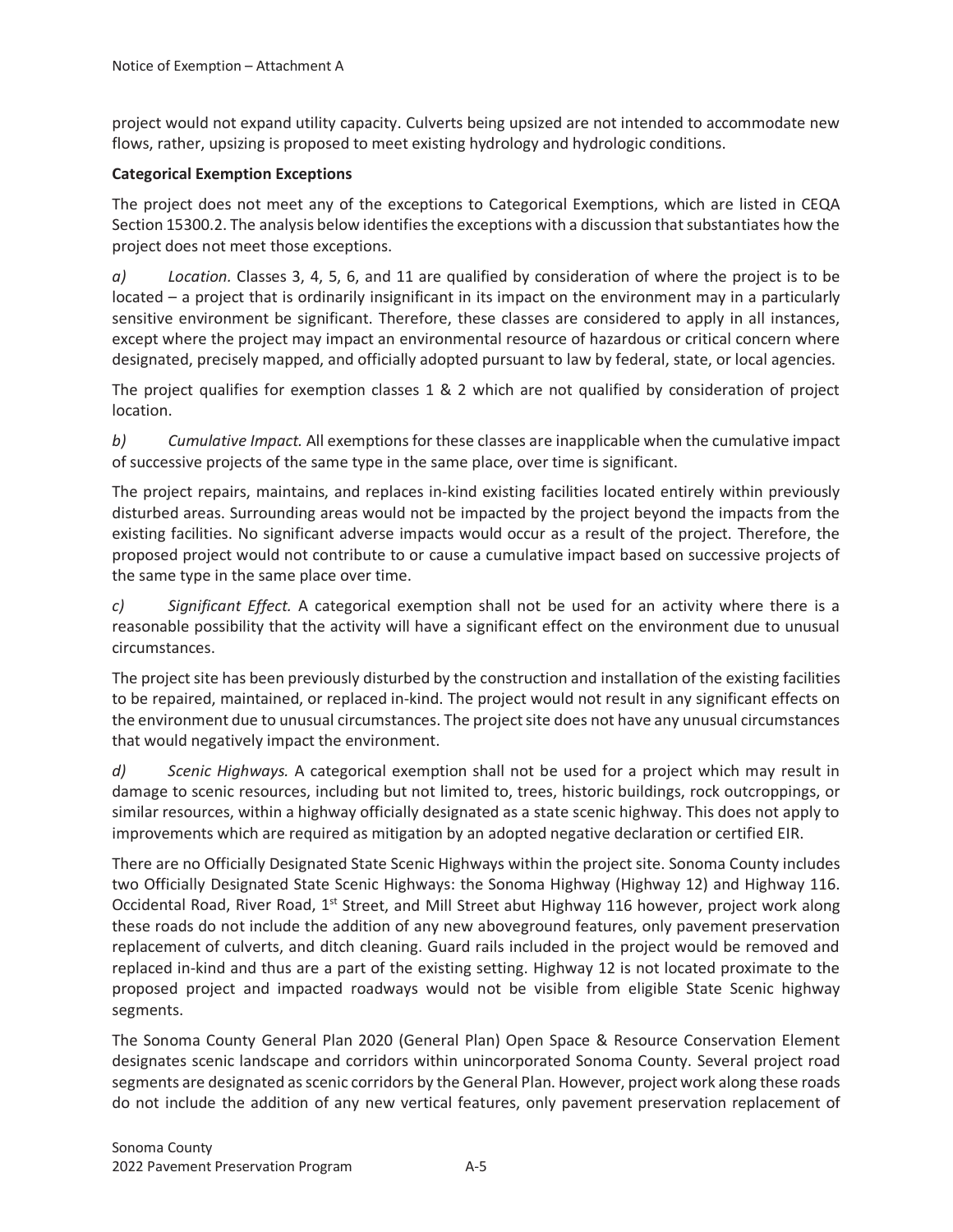culverts, and ditch cleaning. Removal of existing above ground elements is proposed along Mark West Springs Road. One tree would be removed by the project to facilitate culvert replacement. The tree is a fire damaged Douglas fir within a grove of other trees and would be the only tree removed by the project. Mark West Springs Road is not visible from the designated state scenic highways and the removal of the one tree among the grove would not drastically change the existing setting along the General Plan designated scenic corridor. Therefore, the proposed project would not substantially degrade the existing visual character of Sonoma County and would remain consistent with existing conditions.

The project does not coincide with an Officially Designated State Scenic Highway. Where the project does coincide with General Plan designated scenic corridors, work would not have a visual impact on the scenic corridor. Thus, this exception to the exemption does not apply.

*e) Hazardous Waste Sites.* A categorical exemption shall not be used for a project located on a site which is included on any list compiled pursuant to Section 65962.5 of the Government Code.

Project construction would not require excavation or grading on adjacent properties, only within the existing road and right of way. According to a review of the State Water Resources Control Board's GeoTracker database, there are no active hazardous waste sites located within the project site. Accordingly, the project would not be located on a site included on a list of hazardous materials sites.

f) *Historical Resources*. A categorical exemption shall not be used for a project which may cause a substantial adverse change in the significance of a historical resource.

There are no historical buildings or structures within the project site. Project construction would occur entirely within the existing disturbed area and would not affect structures adjacent to project roadways. The proposed project would not require any work within historic districts or on historic structures. Therefore, the project would not cause a substantial adverse change in the significance of a historical resource.

### **Conclusion**

The proposed project is categorically exempt from CEQA pursuant to State CEQA Guidelines Sections 15301; Class 1 and 15302; Class 2. The project would modify existing facilities as allowed by the Class 1 categorical exemption. The project would replace or reconstruct existing facilities as allowed by the Class 2 categorical exemption. The project does not meet any of the exceptions listed in CEQA Guidelines Section 15300.2.